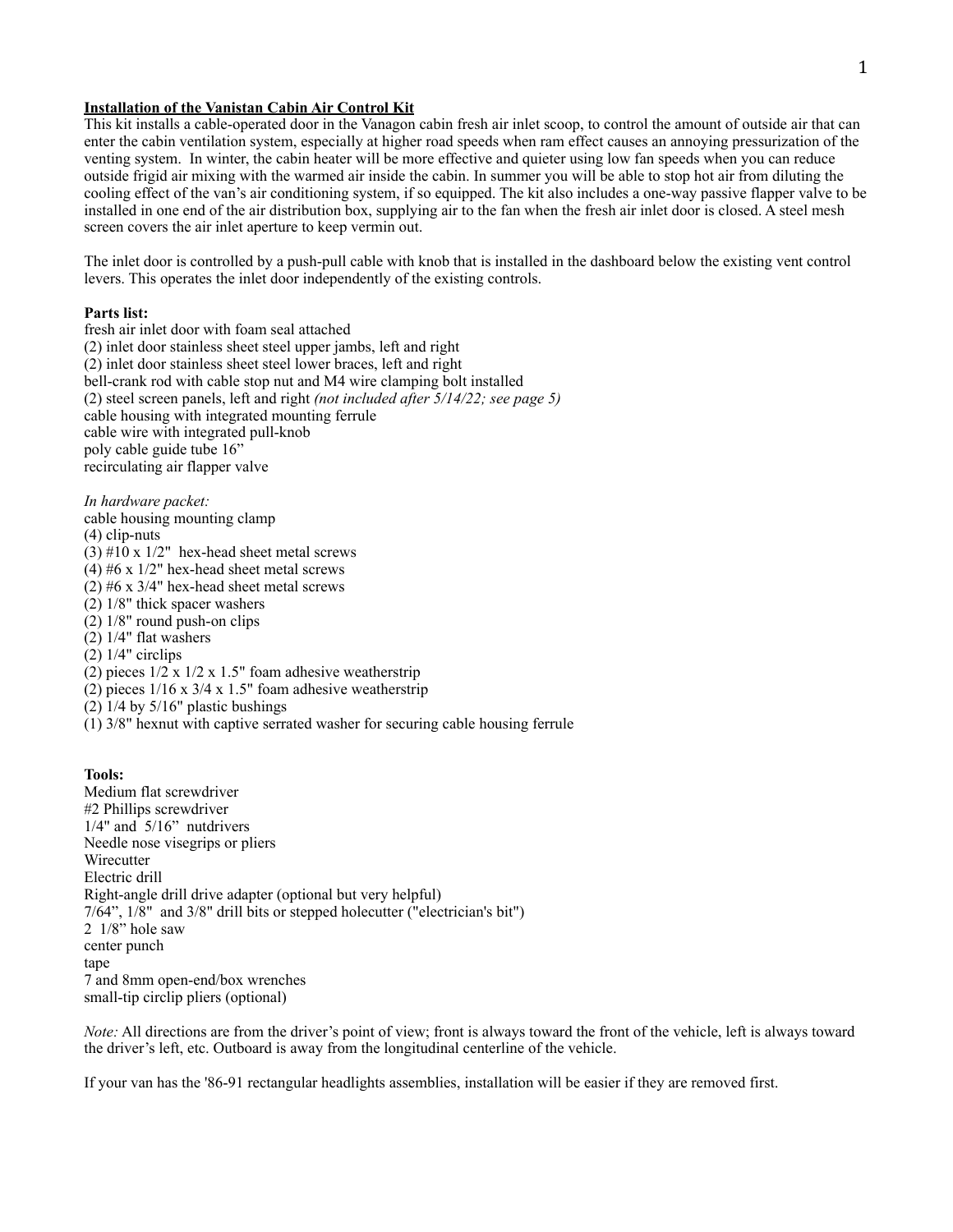### **Install Inlet Door Assembly:**

Remove the front upper grille and the plastic mesh air inlet screen cover. Remove the 4 plastic expanding inserts from the lower edge of the inlet air scoop if they remained behind.

Remove the backing paper and adhere the (2) pieces  $1/2 \times 1/2$ " foam weatherstrip to the finger-shaped end of both of the inlet door sheet steel upper jambs as shown below left. The foam strips should be placed on the top surface of each jamb (see pictures of jambs being installed) about 1/2" from the end of the finger, leaving about 1/16'-1/8" of the longer front edge of the steel piece exposed, the foam piecs may hang over the rear edge a bit. These will compress and fill the narrow opening left at each end of the scoop when the jambs are in place.

Adhere the (2) pieces  $1/16 \times 3/4$ " foam weatherstrip to the plain bent tab of both of the inlet door sheet steel lower braces as shown below center. Also snap the (2) 1/4 by 5/16" plastic bushings into the holes in the wedge shaped face of each brace.



On a flat surface, prepare the inlet door assembly as shown above right by placing the (2) 1/8" thick spacer washers on the inlet door hinge pins, one on each end. Insert the hinge pins into the 1/8" holes in the jambs, then push the (2) 1/8" round push-on clips onto the hinge pins, as shown below left. Don't push the clips on all the way, leave an 1/8" gap before they reach the surface of the jamb, so they allow some relative movement between the door and jambs, they are only there to keep the assembly together and make it easier to maneuver it into place within the cabin air inlet scoop.



Install three of the (4) clip-nuts over the furthest left, second from left, and furthest right holes in the bottom edge of the cabin air scoop, as shown above center.

Holding the inlet door assembly by the jambs, maneuver it up into the scoop. As shown above right, begin with the assembly held a bit left of center, raise it so the inlet door slips up behind the center grille bracket. Move the assembly rightward and guide the right jamb up into the end of the scoop while holding the left jamb lower and outside the scoop opening. Push the right jamb to nestle into the end of the scoop opening as shown below left, then push it upward to its final position as shown below center, until the rectangular bent tab at the rear edge of the upright portion of the jamb snaps into place just above the bent-over lower lip of the aperture up inside the scoop, as indicated by the yellow arrow below right.

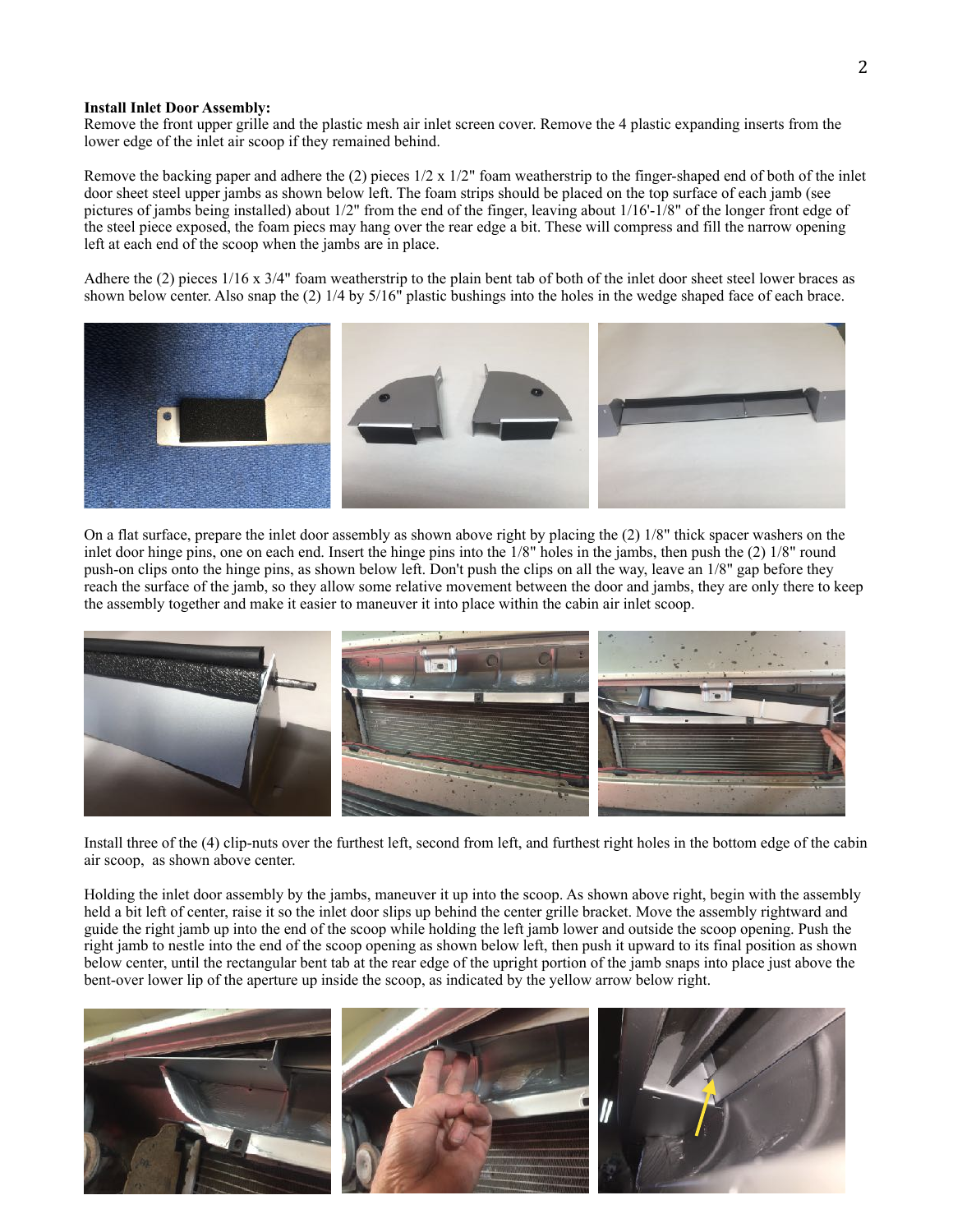The right jamb should hang loosely in place by itself, if it wants to fall out use some tape or have a helper hold it up in place temporarily.

Roll the upright portion of the left jamb rearward as shown below left, while swinging the assembly up into the scoop, then move it upward while rolling the upright portion forward again and swinging the curved back edge in along the curved lower edge of the scoop, as shown below center. As you bring it into final position, lower the outboard finger and nudge the 1/2" foam filler strip in below the body edge, as shown below right. Move the jamb into final position and push it up into the scoop until the bent tab snaps into place above the lower aperture lip just as the right jamb did.



The steel lower braces install with their bent tabs pointing outboard. Bring each one up to wedge into position below each jamb and with the bottom ovalled hole lined up above the appropriate clipnut. The picture below left shows the left brace being positioned. Note the very small tab along the top edge of each brace, this should line up with the small rectangular hole on the bottom face of the jamb. When in position, give the brace a sharp push with the heel of your hand or a plastic mallet to force the tab to snap into the rectangular hole, as shown below center. Start a  $#10 \times 1/2"$  hex-head sheet metal screw in each brace's clipnut, then push the brace firmly upward while tightening the screw, as shown below right with the right side brace.



The jamb piece should be held in position where its forward long edge pushes up against and runs along the upper rim of the grille opening, just covering it from below.

Check the swing of the inlet door, when pressed closed the projecting foam strip along the top will make it want to spring partly open, but apart from that it must swing freely without binding. Make sure neither end drags against the jambs (the 1/8" thick washers are there to ensure a gap).



Optional: If you think the finger ends of the jambs need more support to stay in position, or need to be drawn upward to a tighter fit to the grille opening, hold each finger in the best position and drill with a 7/64" bit, using the hole in the finger end as a guide, up into the roof of the grille opening. With a right-angle drill adapter you can drill the hole straighter, but even without one it's OK if the hole is at a slight angle. Then use the  $(2)$  #6 x 3/4" hex-head sheet metal screws to fix the finger ends of the jambs in place.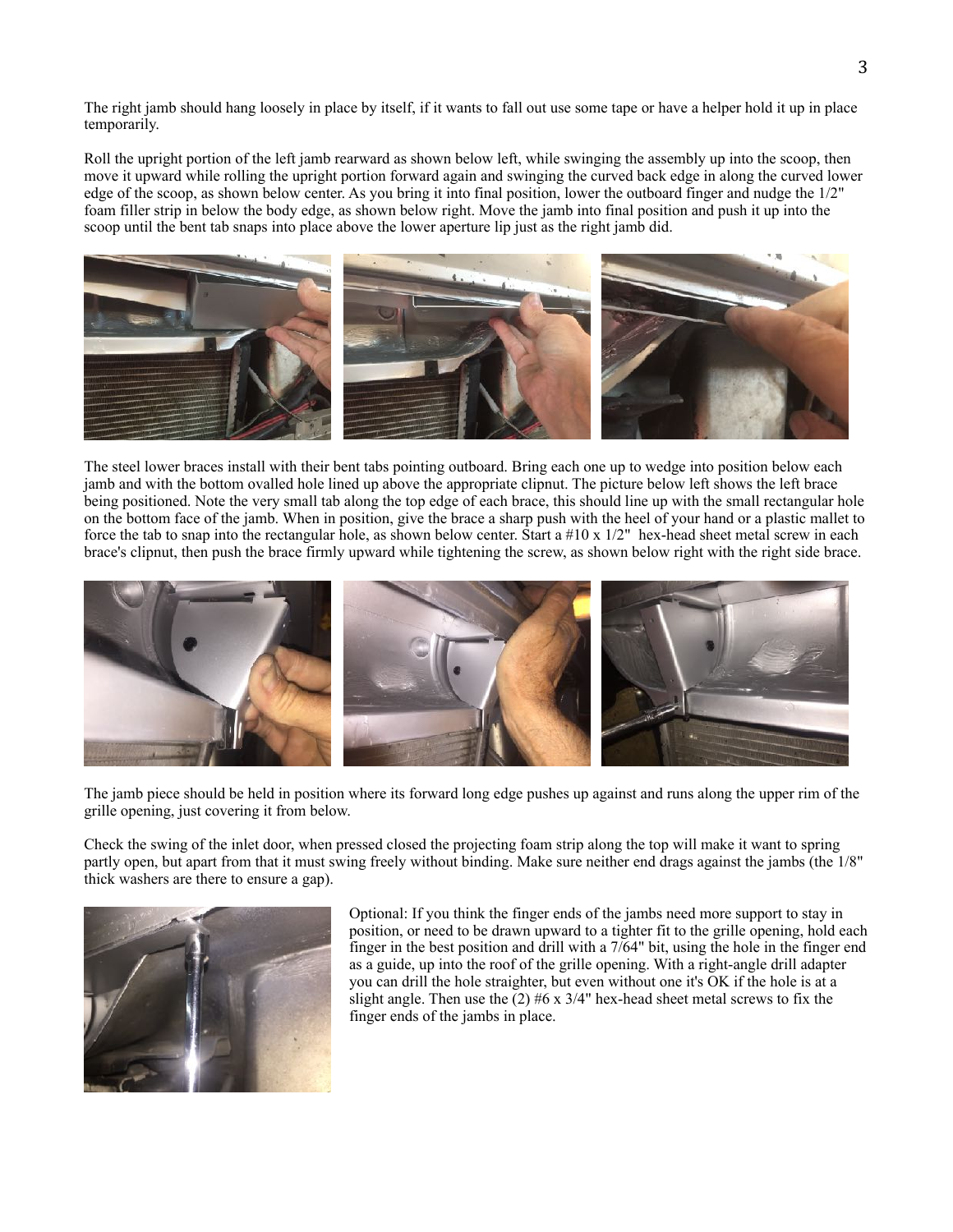#### **Install Control Cable:**

*Tip: lubing the cable inner wire with alight oil or grease will give the smoothest operation.*

With center punch, mark where you will drill a hole for the cable to mount in the lower dash, as shown below left. Make sure the hole will be roughly centered left-to-right below the small switch panel, not further to the right under the lever fascia (where you can see a button blocking an unused hole in my dash). This is the position where the cable run will miss obstructions under the dash, like the brake booster vacuum pipe, that could put stress on the cable housing and make it difficult to move. Applying tape around the hole area before drilling will help protect the dash finish. Drill a 1/8" pilot hole, followed by the 3/8" drill (use of a stepped holecutter can produce a cleaner hole).



Behind the front grille to the left of the radiator is a  $\frac{1}{2}$ " blind rubber grommet blocking an existing hole in the van firewall. Remove this grommet to expose the hole in the bodywork there that the control cable will go thru (shown at left with poly tube and cable). Insert the poly tube into the hole. You need to maneuver the tube thru the space under the dash until the tube is roughly aligned with the 3/8" hole you drilled.

Insert the end of the cable thru the 3/8" hole, only an inch or two. Reach under the dash edge and slip the 3/8" nut onto the cable end, serrated washer first, then guide the cable end and cable housing into the poly tube. Slide the cable on into the tube, and once the housing ferrule threads go thru the dash hole, slide the 3/8" nut onto the ferrule and thread the nut on. It's very hard to get a wrench on the nut from under the dash, but by holding that nut by hand you can tighten the plastic 22mm hex that is part of the cable ferrule. Make sure the cable knob can be moved in and out about 1.5" with little drag. The poly tube can remain in place, or you can remove it and fit a rubber grommet in the hole where the cable emerges.

#### **Install Bellcrank Rod:**

The bellcrank converts the up-down movement of the cable to the forward-backward movement required to control the inlet door. The control cable housing is clamped in place and the cable wire is the active element.

Push the inlet door shut and have a helper hold it there at the right end, or wad up a rag and stuff it into the right end of the scoop opening to hold the door closed. The left end of the bellcrank rod is the shorter segment of the long 1/4" rod. Move the bellcrank arm with the bent finger that operates the inlet door up into the grille opening and in front of the closed inlet door, as shown below left, then slip the tip of the 1/4" rod into the plastic bushing in the left brace. If needed, you can push a little against the outboard side of that brace to angle the brace inboard slightly to get the rod to slide into the bushing. Then insert the right end of the rod into the right side bushing, and as you slide it in further make sure the bent finger of the bellcrank arm slides in behind the bent rod on the face of the inlet door, as shown below center.



Gently push the bellcrank's cable attachment arm up and down to open and close the door, everything must move freely. Do not bend the bellcrank to force the door closed, instead find out where the drag is and make adjustments as necessary.

Put the free end of the cable wire up thru the wire stop nut until it projects out the top by 1/16-1/8". Use the 8mm open end wrench to gently hold the stop nut and with the 7mm wrench tighten the M4 bolt until it grips the cable wire, as shown above right. **Warning:** be careful not to twist the stop nut side to side with the wrenches or the brazed washer could break off from the bellcrank arm.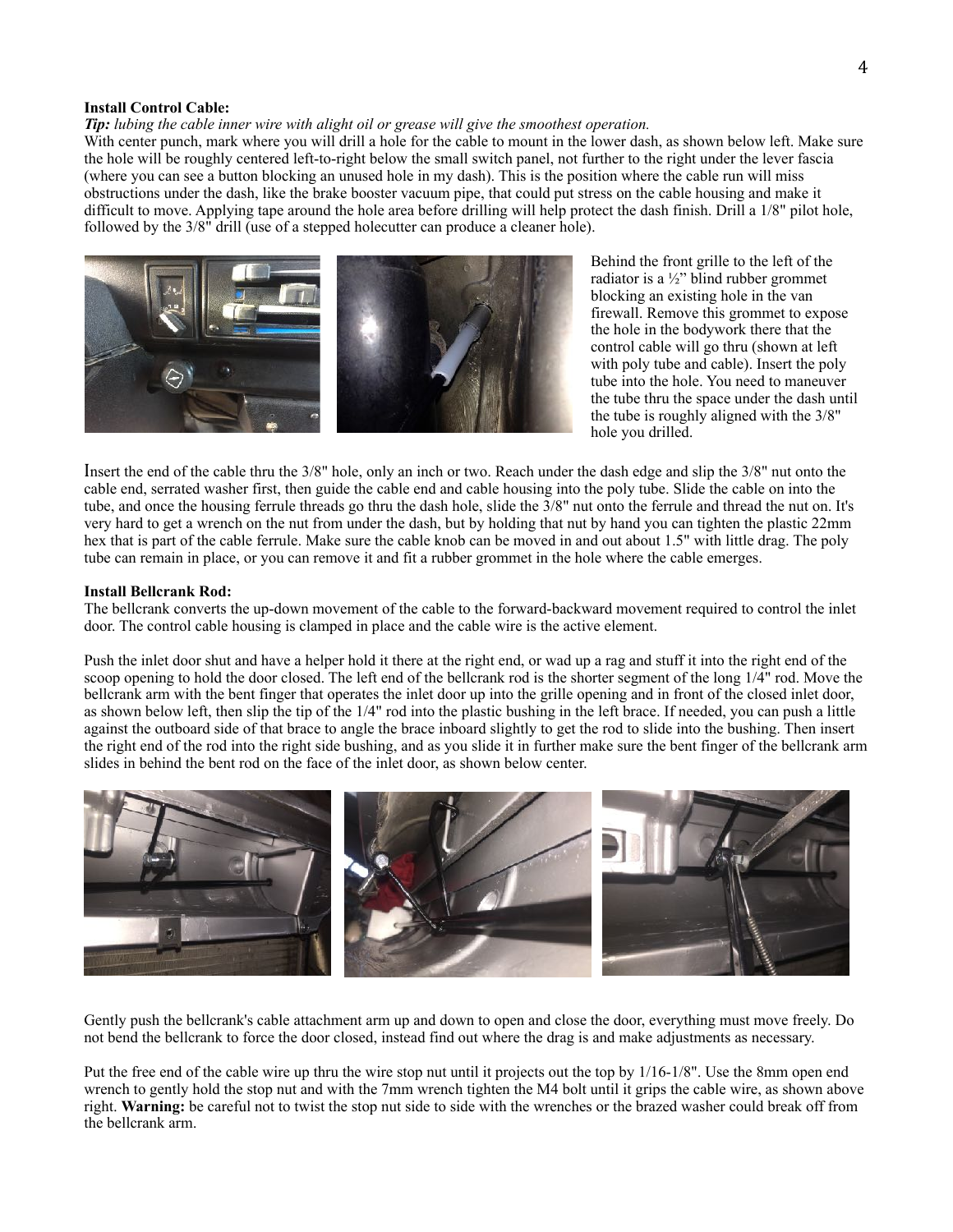

Slip the cable housing mounting clamp around the cable wire and slide it down around the cable housing, so that when it is screwed into place the cable housing lies to the right of the screw, as shown at left. Mount the cable clamp loosely to the clipnut with the last  $\#10 \times 1/2$ " hex-head sheet metal screw. Shift the bellcrank rod left or right so the cable stop nut is vertically aligned with the centerline of the cable.

Inside the cabin, push the cable knob all the way in, this will be the inlet door closed position. Back outside, hold the cable housing clamp level, to assure the cable exits the housing vertically, while you slide the cable housing upwards until the cable wire is pushing the inlet door fully closed. Tighten the cable clamp sheet metal screw.

Work the knob inside to be sure the inlet door is pushed closed when the knob is pushed in, make adjustments at the cable housing clamp until you are satisfied with the knob/door operation.



Optional: if the end of the cable housing is clamped vertically, the attachment to the cable will normally keep the bellcrank rod aligned laterally, but if you want to ensure it stays in place, you can use the (2) 1/4" flat washers and (2) 1/4" circlips to limit side to side movement. Just put a washer over the exposed 1/4" bellcrank rod on the outboard side of each brace, and using a small-tipped angled circlip pliers, put a circlip on the end of the rod. Adjust position to allow a small amount of lateral movement to ensure the rod never binds, and be sure the bellcrank cable arm is aligned to be straight above the cable centerline.

# **Install Screen Panels:**

*Note: kits purchased after 5/14/22 no longer include screen panels due to our preferred material becoming unavailable. PDF templates for making screens from your own screen material can be downloaded on our guides page. We recommend a steel or aluminum screen material since their main purpose is to exclude rodents. The templates are to scale, so print them, then use spray adhesive to attach them over your material. Then simply cut both screen and paper along the template outline. Then follow the directions for bending the edges, and install according to the following.*

If you install the right screen first, then you will only need to remove the left piece if you ever need to make adjustments. Hold the screen in place (left side is shown, right is mostly a mirror of the left) so the bent edges along the bottom and outboard end are pushed against the bottom rim of the scoop and the bent tab of the brace, respectively. Check the fit of the screen against the center grille bracket and bend as needed to adjust for close fit there. Then simply bend the bent edges to make them grip the scoop rim and the brace tab. Install the left screen panel similarly. Note the left screen panel has a small cutout along the bottom edge for the cable clamp. Make sure the small cutout fits around the cable clamp. Where the bottom bent-over edges overlap at the middle, push the last clipnut over both layers, as shown below center. That should be sufficient to keep the screens in place, but if you wish you can also use two of the  $#6 \times 1/2$ " hex-head sheet metal screws to secure the screen to the brace tabs as shown below right.



Test inlet door operation again before reinstalling the radiator grille, and the headlights assemblies if they were removed.